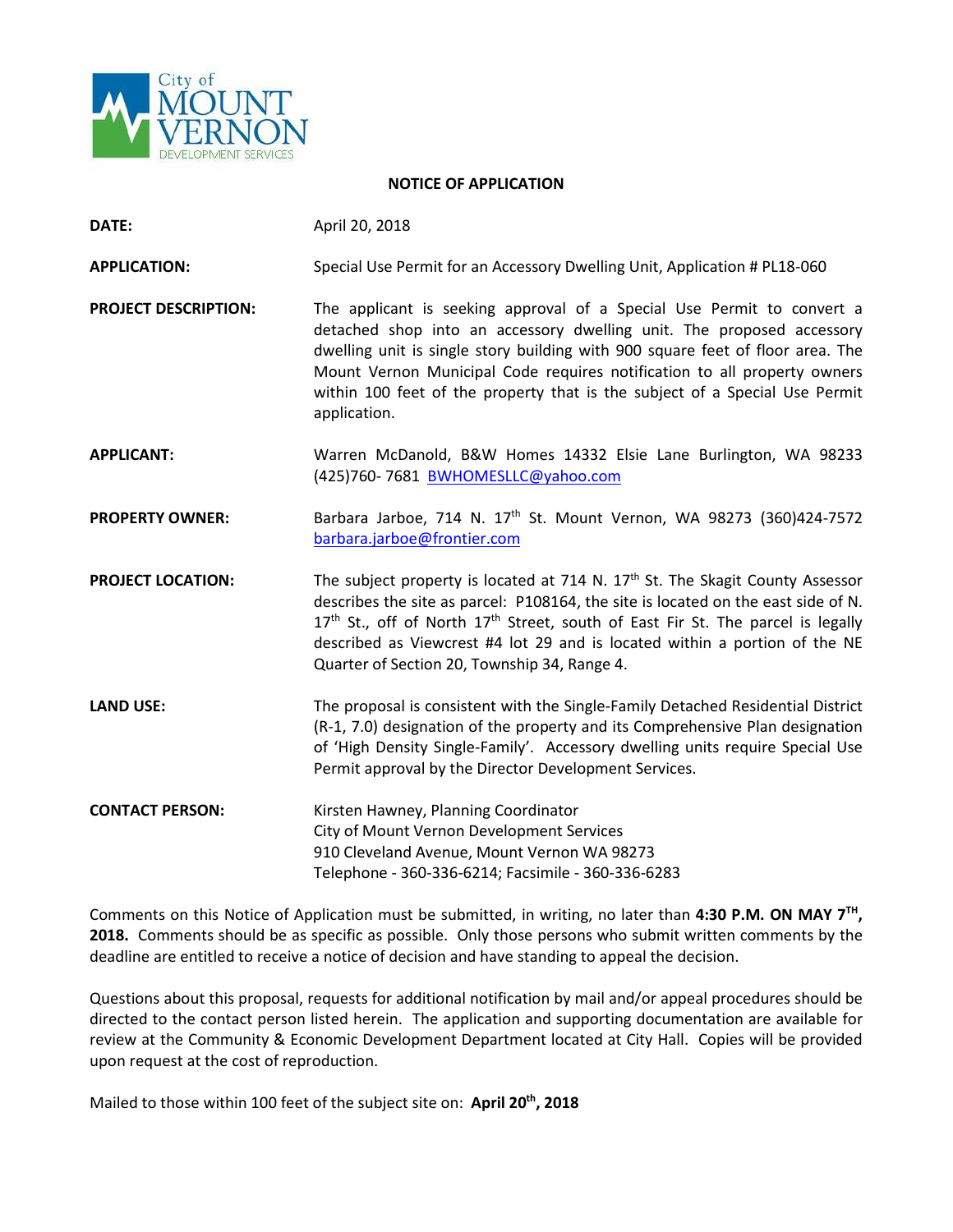### **PLEASE INCLUDE THE LAND USE APPLICATION NUBMER WHEN CALLING FOR PROPER FILE IDENTIFICATION**





Photo from the Skagit County Assessor taken from N. 17<sup>th</sup> St. looking east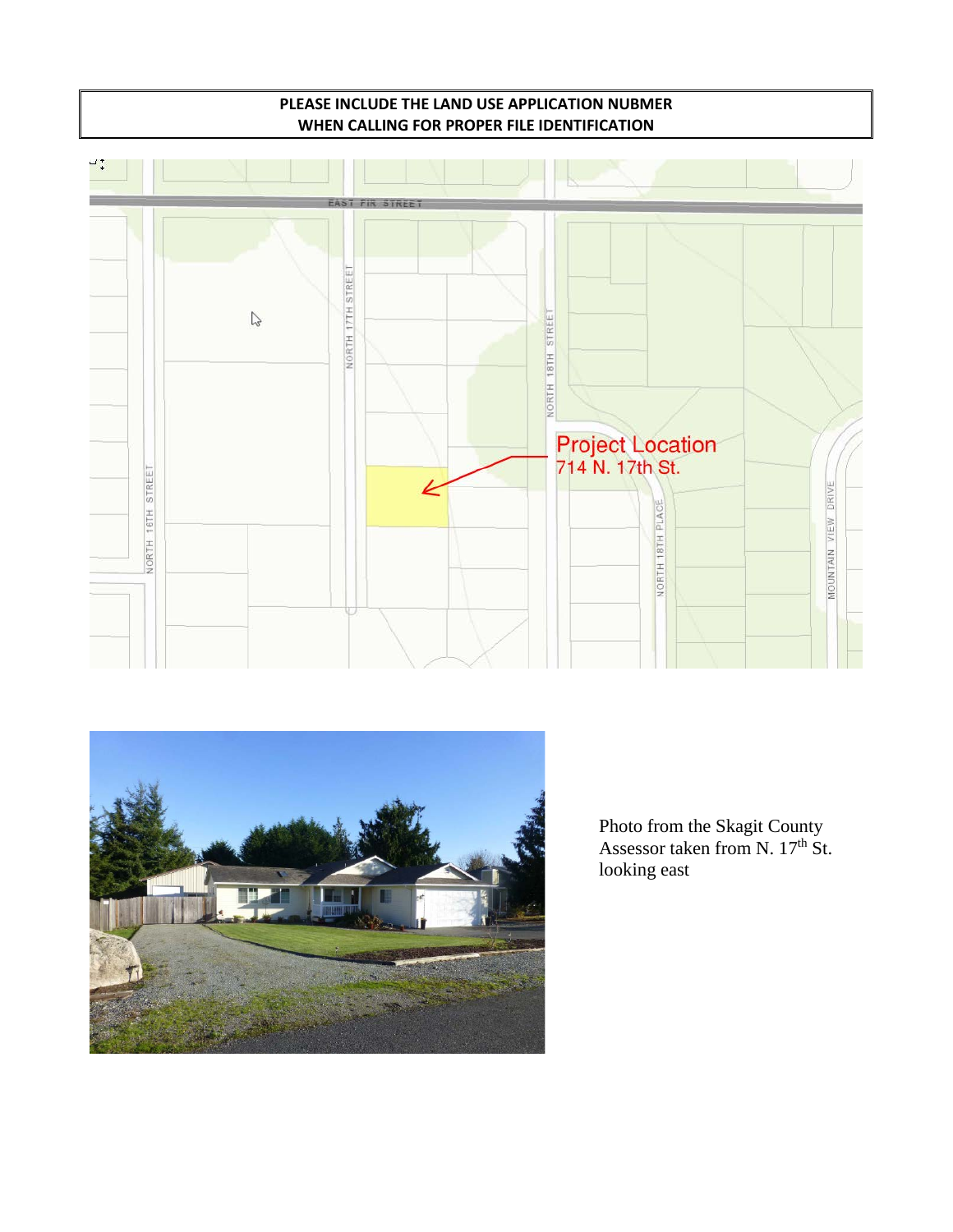

May 21, 2018

B & W Homes Warren McDanold 14332 Elise Lane Burlington, WA 98233

Reference: Jarboe ADU PL18-060

Dear Warren:

The items you submitted for the above-referenced application have been reviewed by all relevant City departments. The following comments are the result of this consolidated review.

Each of the items in this list require responses and/or revised or new materials to be re-submitted to the City before any further action can be taken on this permit. Pursuant to Mount Vernon Municipal Code (MVMC 14.05.130) a hold is placed on this application and the time it takes you to respond to this list of items is excluded in calculating permit processing timeframes. Once revised/corrected materials are submitted to the City your permit processing timeframe starts again.

A complete response to each of the items listed above is required to be submitted at the same time. Consistent with Mount Vernon Municipal Code Chapter 14.05.110(D)(3) this response must be received by our Department on or before **August 21st, 2018** to avoid this application being withdrawn from consideration. Withdrawn application must be resubmitted as new applications requiring repayment of all applicable fees and processing requirements.

A complete response is required to include:

- A written document addressing all of the comments provided (1 copy),
- Plan corrections, identified by clouding and noted in a revision list on the plan sheet(s), being incorporated into a full set of revised plans (2 copies), and
- A transmittal that itemizes everything you are resubmitting to the City.

We look forward to working with you as this application continues to be processed. Should you have questions or comments, do not hesitate to contact me at: (360) 336-6214 or via email at: kirstenh@mountvernnwa.gov.

Sincerely,

Kirsten Hawney, Planning Coordinator C: Barbara Jarboe Enclosures: Planning Memo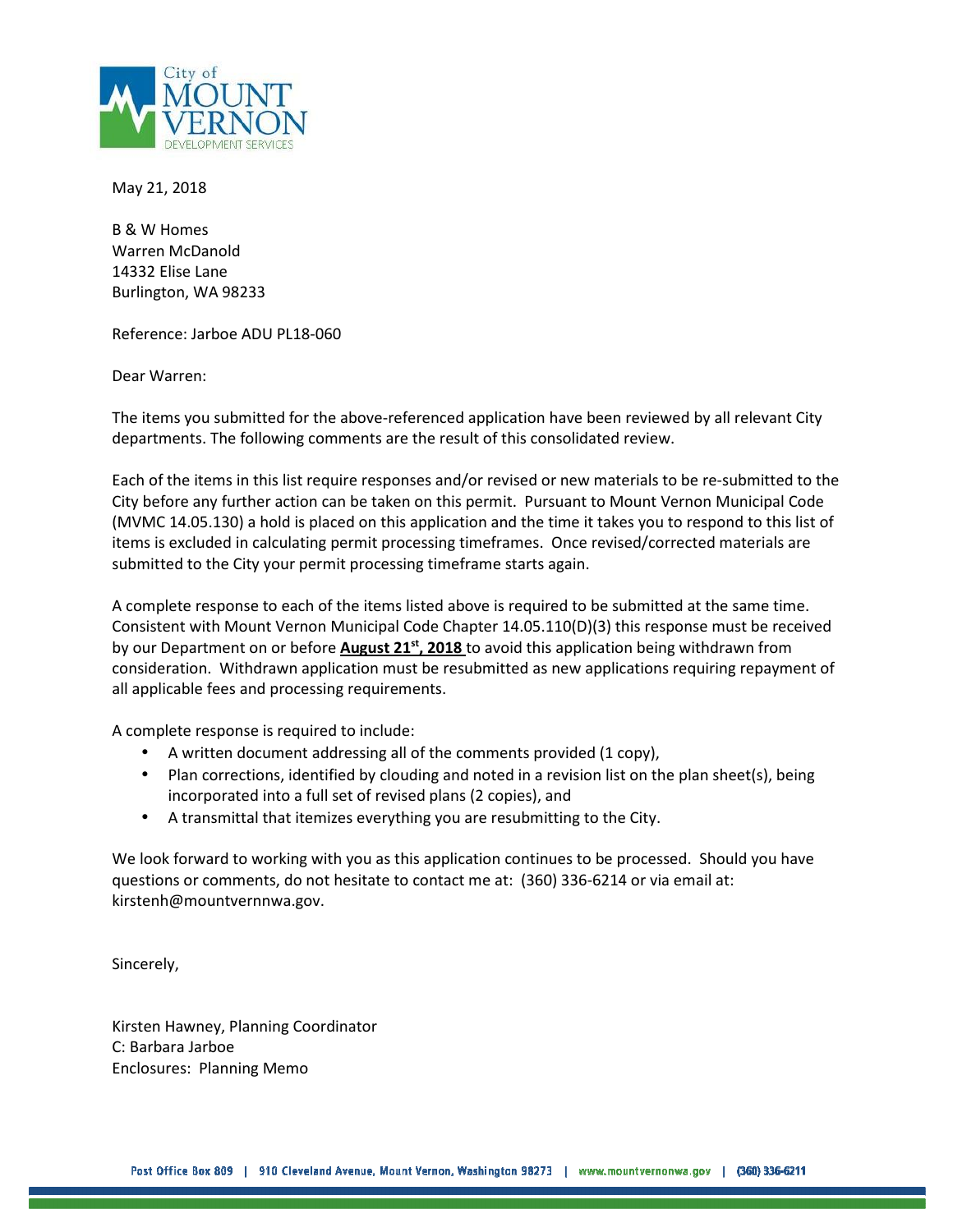

### **MEMORANDUM**

- **TO:** Warren McDanold
- **FROM:** Kirsten Hawney, Planning Coordinator
- **DATE:** May 21<sup>st</sup>, 2018
- **SUBJECT:** Jarboe ADU, 714 N. 17<sup>th</sup> St. PL18-060

#### **Planning Review Comments**

- **1.** Please label elevation drawings as north, south, east, and west.
- **2.** Please provide a north arrow and scale on the floor plan.
- **3.** As drawn the floor plan exceeds 900 square feet in floor area which is the maximum allowed for an ADU. Is the 'garage' space intended to be excluded from the ADU to stay under the 900 sq. ft. threshold? If so, it must be separated from the ADU without any doors between the garage/storage and the interior of the ADU. Please revise floor plan so the ADU does not exceed 900 square feet in floor area.
- **4.** Please identify on the site plan location of existing utilities and how/where the ADU will be provided water and sewer.
- **5.** Please be aware the proposed garage space in the converted shop structure does not meet the minimum Mount Vernon Municipal Code parking stall dimensions of 9' x 19'. A total of three paved on-site parking spaces must be provided to comply with the Mount Vernon Municipal Code.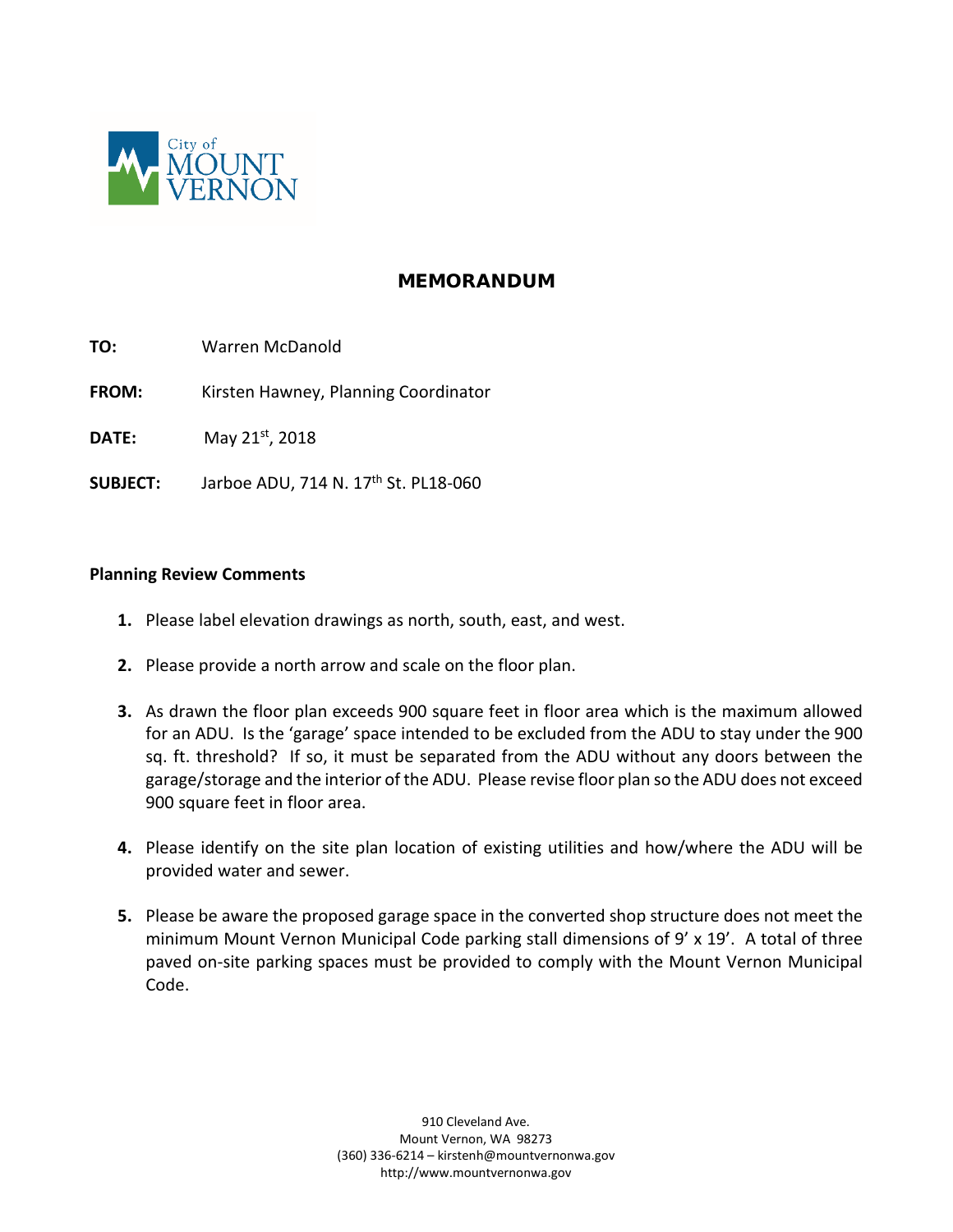

# **NOTICE OF DECISION: ACCESSORY DWELLING UNIT (ADU)**

## **A. SUMMARY:**

| <b>DECISION:</b>                 | <b>APPROVED WITH CONDITIONS</b>                                                                                                                                                                                                                                                                                                                                                                                                                                                                   |                                |          |
|----------------------------------|---------------------------------------------------------------------------------------------------------------------------------------------------------------------------------------------------------------------------------------------------------------------------------------------------------------------------------------------------------------------------------------------------------------------------------------------------------------------------------------------------|--------------------------------|----------|
| DATE:                            | June 8, 2018                                                                                                                                                                                                                                                                                                                                                                                                                                                                                      | <b>FILE NUMBER:</b>            | PL18-060 |
| <b>PROJECT ADDRESS:</b>          | 714 N. 17 <sup>th</sup> St.                                                                                                                                                                                                                                                                                                                                                                                                                                                                       | <b>PROJECT PARCEL NUMBERS:</b> | P108164  |
| <b>APPLICANT (NAME/ADDRESS):</b> | Warren McDanold, B & W Homes 14332 Elise Lane Burlington, WA 98233                                                                                                                                                                                                                                                                                                                                                                                                                                |                                |          |
| <b>PROPERTY OWNER:</b>           | Barbara Jarboe, 714 N. 17 <sup>th</sup> St. Mount Vernon, WA 98273                                                                                                                                                                                                                                                                                                                                                                                                                                |                                |          |
| <b>PROJECT PLANNER:</b>          | Kirsten Hawney, Planning Coordinator                                                                                                                                                                                                                                                                                                                                                                                                                                                              |                                |          |
| <b>PROJECT DESCRIPTION:</b>      | The applicant is seeking approval of a Special Use Permit to construct an accessory<br>dwelling unit in an existing detached shop adjacent to the main residence. The<br>proposed ADU will be 852 square feet. Parking is available within the existing garage<br>attached to the main residence and in the driveway. The Mount Vernon Municipal<br>Code requires notification to all property owners within 100 feet of the property that<br>is the subject of a Special Use Permit application. |                                |          |
| <b>PROJECT LOCATION:</b>         | The subject property is located at 714 N. 17 <sup>th</sup> St., the Skagit County Assessor<br>identifies the site as parcel: P108164, the site is located on the east side of N. $17th$ St.<br>approximately 400 ft. south of Fir St., and is within a portion of Section 20, Township<br>34 North, Range 04, in Skagit County, Washington. The property is legally described<br>as View Crest #4, Lot 29                                                                                         |                                |          |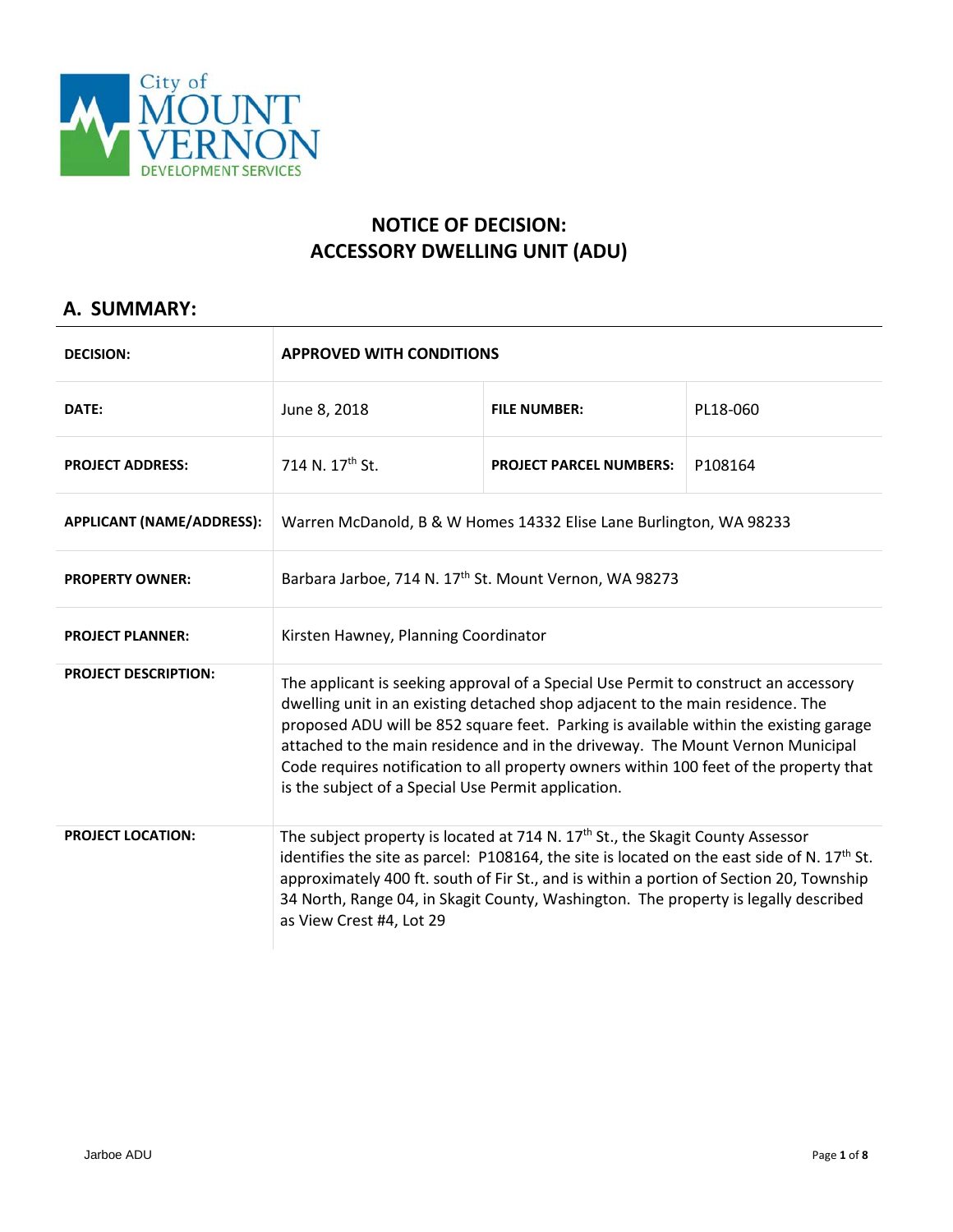

### Below is a map that shows the location of the subject site highlighted in yellow.

## **B. EXHIBIT LIST**

**Exhibit 1:** Jarboe Special Use Permit Land Use Application file, File No. PL18-060

## **C. GENERAL INFORMATION:**

| <b>Zoning Designation:</b>                                                 | Single-Family Detached Residential (R-1, 7.0) District                                                                                                   |
|----------------------------------------------------------------------------|----------------------------------------------------------------------------------------------------------------------------------------------------------|
| <b>Comprehensive Plan Designation:</b>                                     | High Density Single-Family (SF-HI)                                                                                                                       |
| <b>Existing Site Use:</b>                                                  | Single-Family Residential                                                                                                                                |
| <b>Neighborhood characteristics:</b><br>North:<br>East:<br>South:<br>West: | Single-Family Residential Development<br>Single-Family Residential Development<br>Single-Family Residential Development<br>North 17 <sup>th</sup> Street |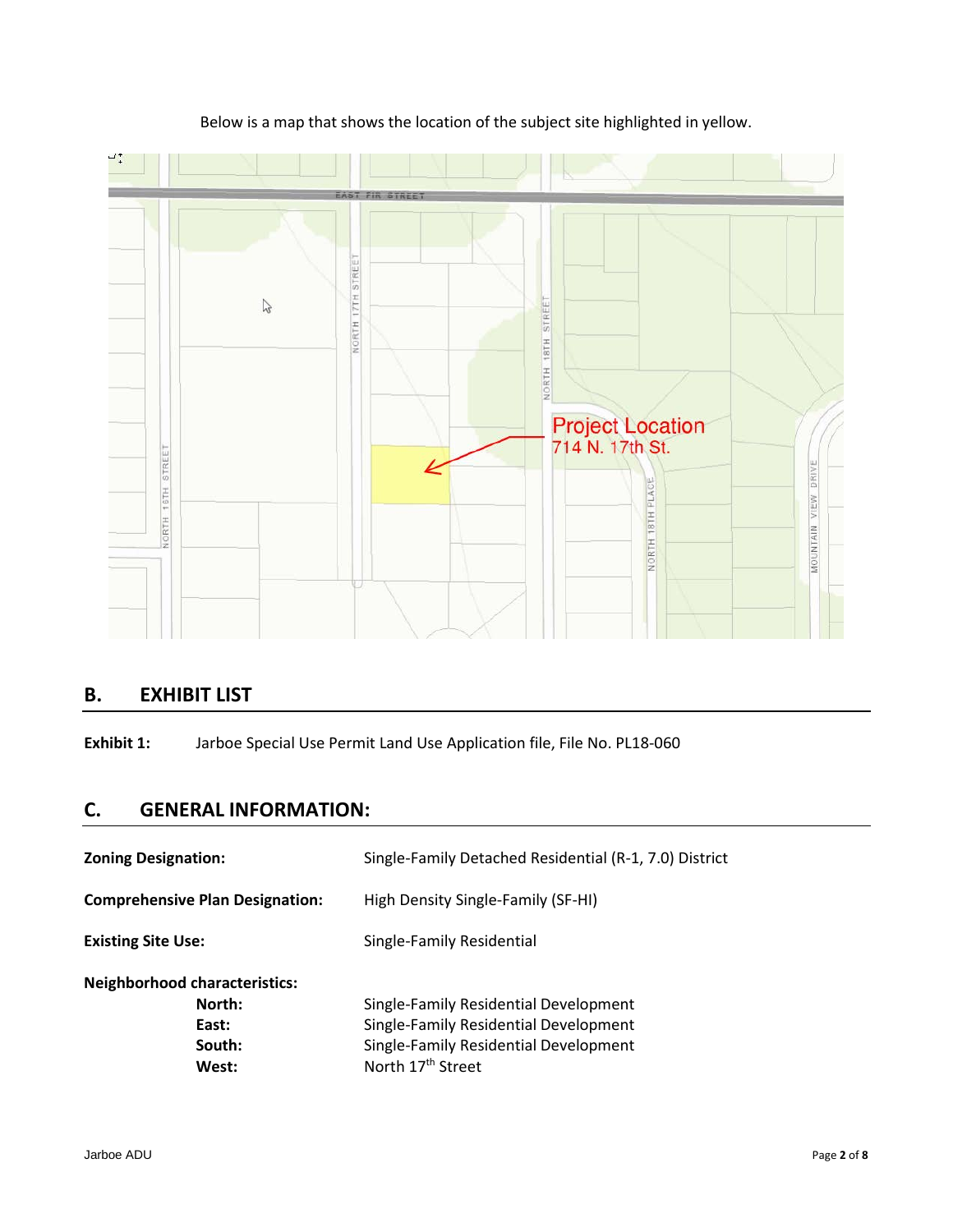Below is an aerial map of the subject site. The site boundaries are roughly approximated in yellow. This map is presented for informational purposes regarding the surrounding land uses only.



Access: The vehicular entrance to the principle residence and the ADU is off of North 17<sup>th</sup> St.

**Site Area:** The area of the lot is ± 13,500 square feet.

### **D. APPLICABLE SECTIONS OF THE MOUNT VERNON MUNICIPAL CODE (MVMC):**

#### **Title 14 Land Use and Development**

**E** Chapter 14.05 Administration of Development Regulations

#### **Title 17 Zoning**

- Chapter 17.15 'R-1' Single-Family Detached Residential District
- **Chapter 17.81 Special Uses**

### **E. APPLICABLE SECTIONS OF THE MOUNT VERNON COMPREHENSIVE PLAN:**

- **E** Land Use Element
- Housing Element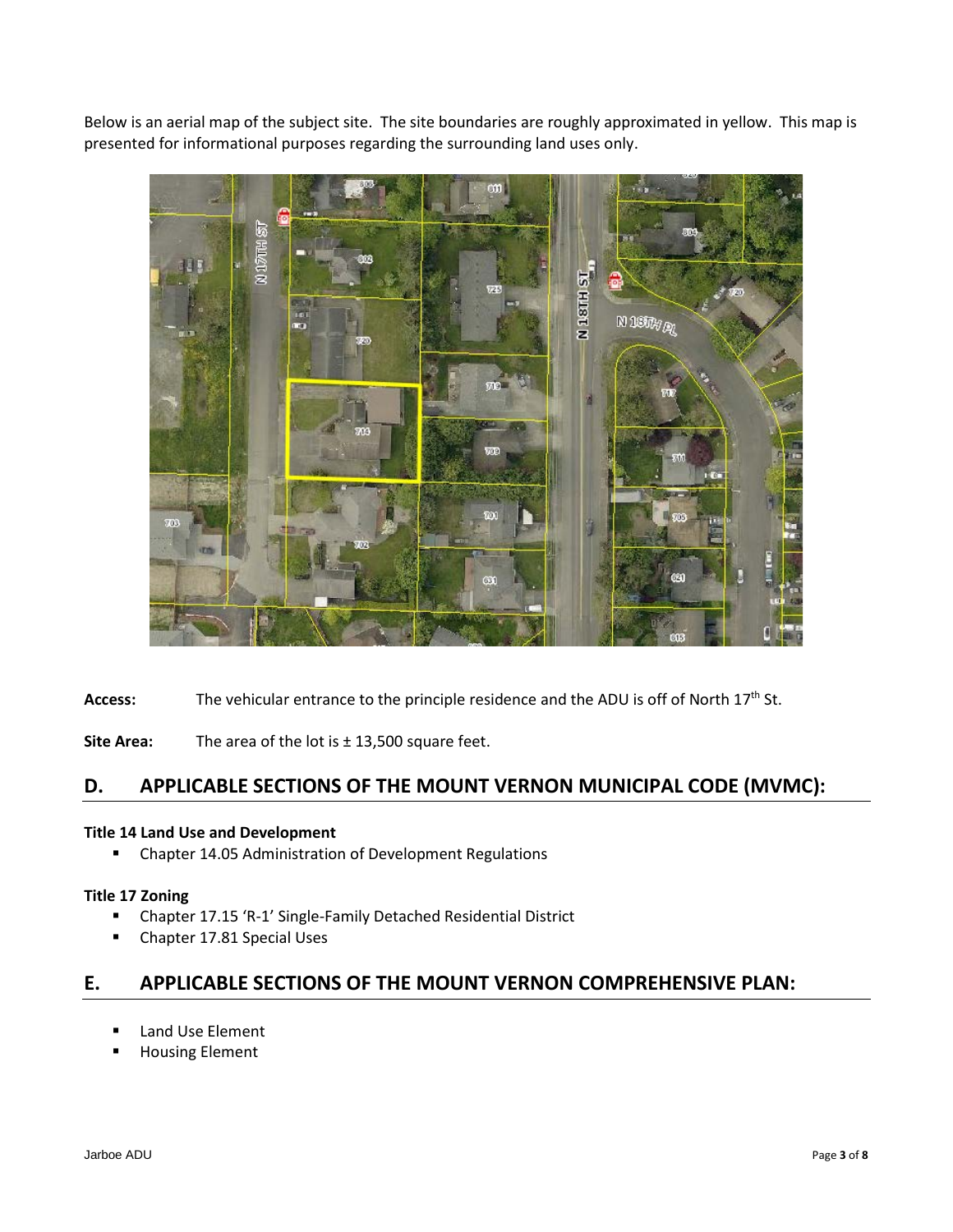## **F. DEPARTMENT ANALYSIS:**

#### **Project Description/Background:**

The 852± square foot accessory dwelling unit (ADU) will be located within an existing detached shop adjacent to the main residence that will be renovated. An area of approximately 108 square feet will be separated from the proposed ADU space with full height walls leaving an area for storage accessible from the building exterior by the existing roll-up door. An enclosed garage will remain attached to the main residence. In addition, there is adequate space on-site in driveways to accommodate at least two (2) more parking spaces. One meter shall be required for each utility including electric, water and sewer.

#### **Environmental Review:**

For minor new construction under WAC 197-11-900(1)(c), up to ten dwelling units, cumulative, is categorically exempt from the threshold determination and the Environmental Impact Statement Requirements of SEPA [MVMC 15.06.095(A)(1)].

#### **Staff Review Comments:**

Representatives from various City departments have reviewed the application materials to identify and address site plan issues from the proposed development.

#### **Consistency with Special Use for ADU Criteria:**

MVMC 17.81.110 provides performance standards that staff are to consider, along with all other relevant information, in the review of a Special Use Permit for an ADU application. These performance standards are adopted as the conditions of approval for the Special Use Permit for ADU decision. The applicant has provided a narrative and plans addressing the special use for ADU criteria found in MVMC 17.81.110:

- A. An accessory dwelling unit may be established in an existing single-family dwelling unit or in a detached structure on a legal building lot by any one or by a combination of the following methods:
	- 1. Alteration of interior space of the dwelling; or
	- 2. Conversion of an attic, basement, attached or detached garage, or other previously uninhabited portion of a dwelling; or
	- 3. Addition of attached living area onto an existing dwelling; or
	- 4. Construction of a detached living area.
- B. Each single-family dwelling on a legal building lot shall have not more than one accessory dwelling unit.
- C. One of the dwelling units shall be occupied by one or more owners of the property as the owner's permanent and principal residence. "Owners" shall include title holders and contract purchasers. The owner shall file a certification or owner-occupancy with the Development Services Department prior to the issuance of the permit to establish an accessory dwelling unit.
- D. The floor area of the accessory dwelling unit shall not exceed 900 square feet.
- E. The total number of persons who may occupy the principal and accessory dwelling units combined shall not exceed the number of persons that are defined by this title as a 'family': "one person or two or more related persons living together, or not more than eight unrelated persons living together as a single, nonprofit housekeeping unit".
- F. Three (3) off-street parking spaces shall be provided for the principal and accessory dwelling units. When the property abuts an alley, the off-street parking space for the accessory dwelling unit shall gain access from the alley, unless topography makes such access impossible.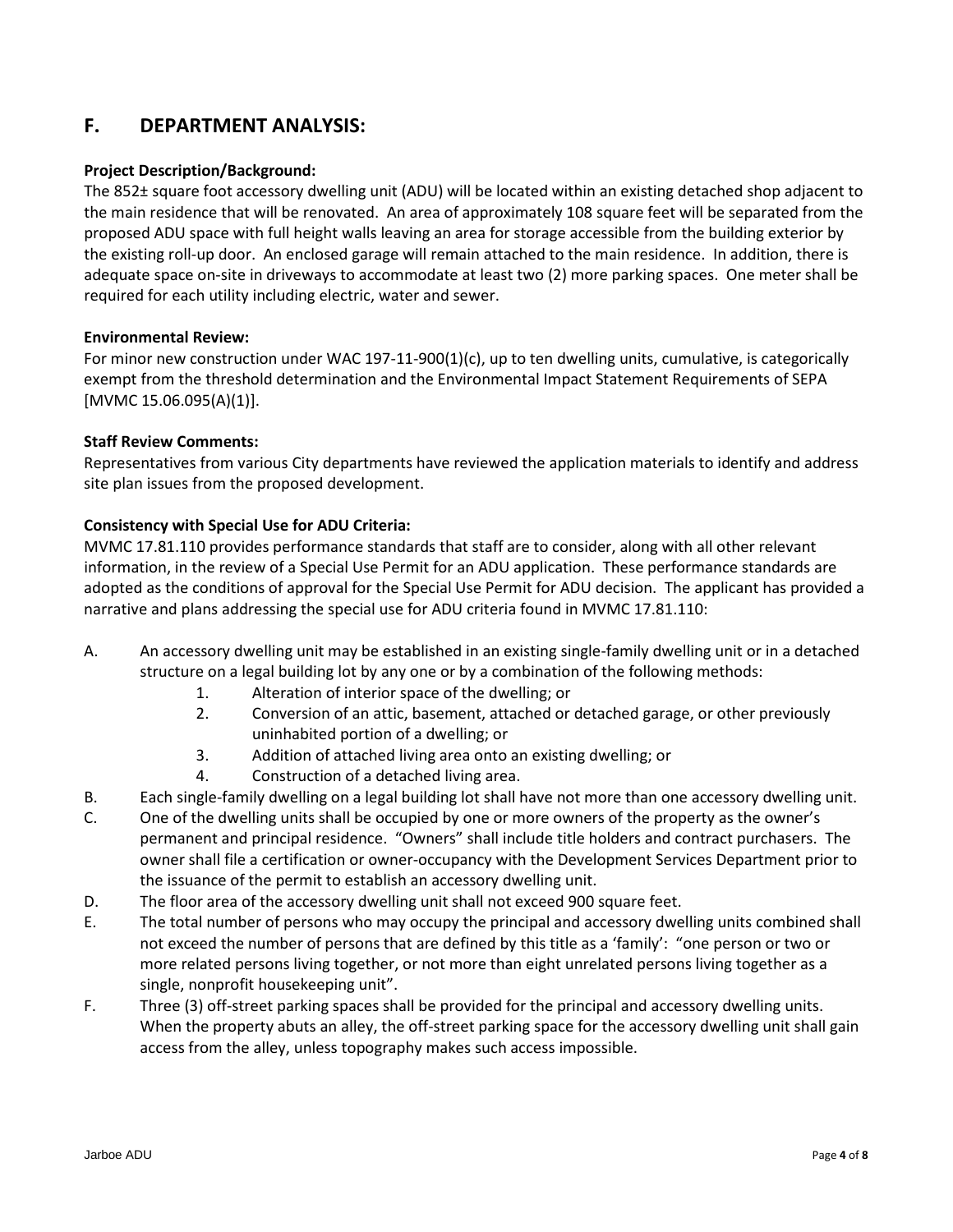- G. The single family appearance and character of the dwelling shall be maintained when viewed from the surrounding neighborhood. Only one entrance to the residential structure may be located on any street side of the structure; provided that this limitation shall not affect the eligibility of a residential structure which has more than one entrance on the front or street side on the effective date of the ordinance codified in this chapter.
- H. Only one (1) electric, one (1) gas, and one (1) water meter shall be allowed for the entire building, serving both the principal and accessory dwelling unit.
- I. The accessory and principal dwelling unit shall comply with all applicable requirements of the Uniform Building Code and zoning ordinance as adopted or amended by the City.
- J. The owner of a single-family dwelling with an accessory dwelling unit shall file an owner's certificate of occupancy in a form acceptable to the City Attorney no later than April 1st of each year. Any person who falsely certifies that he or she resides in a dwelling unit at the stated address to satisfy the requirements of this section shall be subject to the violation and penalty provisions of Chapter 17.114 MVMC.
- K. A permit for an accessory dwelling unit shall not be transferable to any lot other than the lot described in the application.
- L. In addition to the conditions which may be imposed by the Development Services Director through the special use permit process, all accessory dwelling units shall also be subject to the condition that such a permit shall automatically expire whenever:
	- 1. The accessory dwelling unit is substantially altered and is thus no longer in conformance with the plans approved by both the CED Director and Building Official; or
	- 2. The subject lot ceases to maintain at least three (3) off-street parking spaces; or,
	- 3. The applicant ceases to own or reside in either the principal or the accessory dwelling unit.
- M. The applicant shall provide a covenant in a form acceptable to the City Attorney and suitable for recording with the County Auditor, providing notice to future owners or long term lessors of the subject lot that the existence of the accessory dwelling unit is predicated upon the occupancy of either the accessory dwelling unit or the principal dwelling by the person to whom the accessory dwelling unit permit has been issued. The covenant shall also require any owner of the property to notify a prospective buyer of the limitations of this section and to provide for the removal of improvements added to convert the premises to an accessory dwelling unit and the restoration of the site to a singlefamily dwelling in the event that any condition of approval is violated.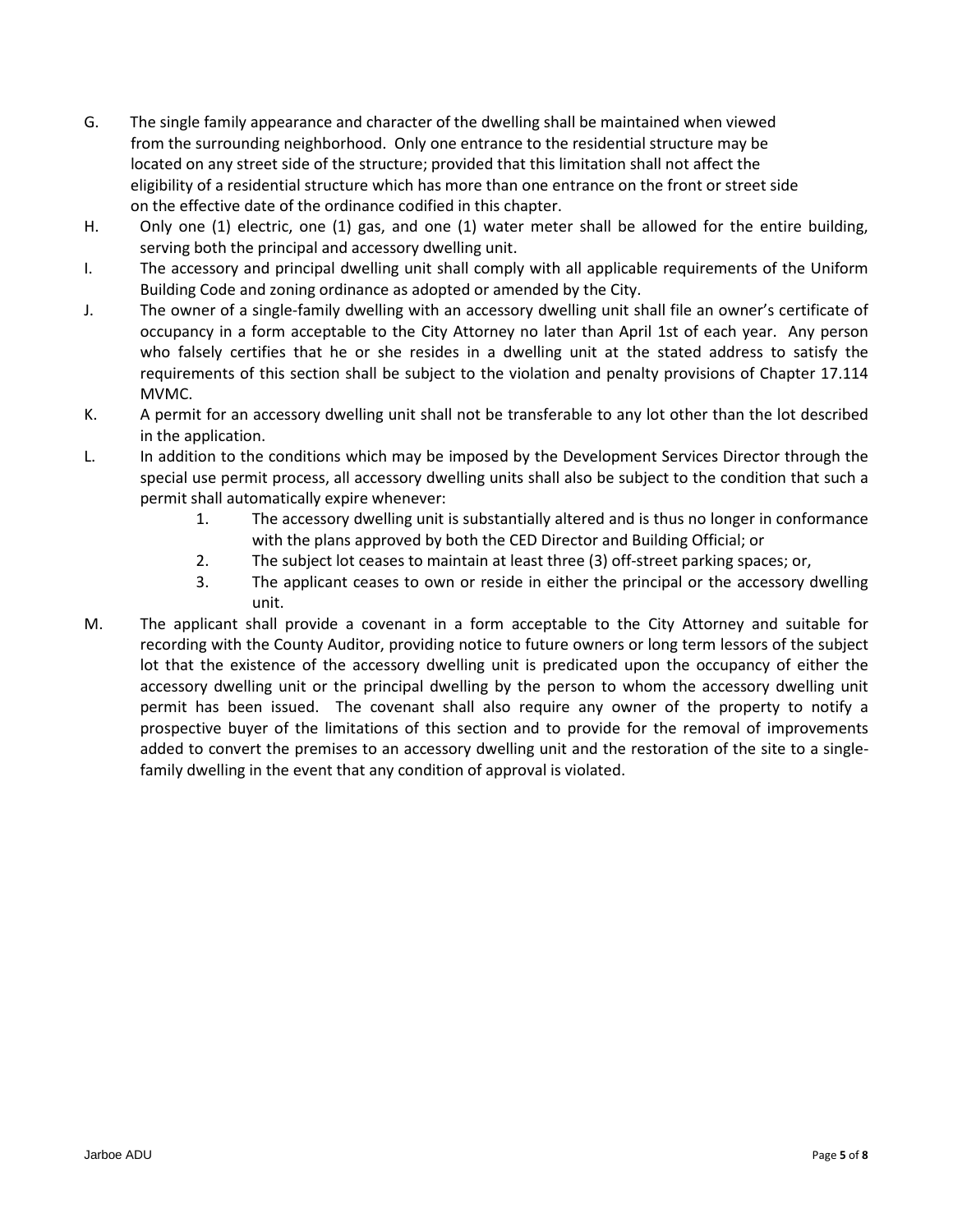#### **Consistency with Special Use Review Criteria:**

MVMC 17.81.540 provides review criteria that the Development Services Director is to consider, along with all other relevant information, in making a decision on a Special Use Permit for ADU application.

1. The proposal is compatible with the intent of the Comprehensive Plan for the City.

Staff Response: The accessory dwelling unit is located within an area of similarly-sized residential lots that are designated Single-Family High Density on the Comprehensive Plan; and, ADUs are recognized as allowed uses with the Comprehensive Plan. The Housing Element of the Comprehensive Plan contains the following Policy:

**Policy HO-1.2.3** City regulations should facilitate attached and detached accessory dwelling units in single-family districts subject to specific development, design and owner occupancy provisions.

2. The proposal shall be compatible with the surrounding neighborhood.

Staff Response: The surrounding residential neighborhood is developed with similarly-sized homes on similarly-sized lots. The ADU performance standards are designed to maintain the single-family appearance of the neighborhood.

3. The surrounding neighborhood would not be negatively impacted by the size, arrangement, or architectural design of the proposed use.

Staff Response: The ADU will occupy an existing structure. With the exception of one new window on the eastern elevation which faces the rear yard all renovations will occur on the interior of the building. The entrance to the ADU will be through an existing man door on the west elevation. Although this door is on the street side of the structure it's visibility from the right-of-way is obscured by the main residence and a solid wood fence. The proposed ADU meets all applicable land use regulations.

4. Traffic patterns are not severely impacted.

Staff Response: The main residential structure has an existing enclosed garage and parking pads that will accommodate at least an additional two (2) vehicles on the site. No on-street parking to serve the residences is necessary. Vehicular access to the property is off of North  $17<sup>th</sup>$  St.

5. Public facilities are available to serve the proposed development.

Staff Response: The residential lot is currently served by public utilities/facilities.

6. The proposal has no materially detrimental effects on neighboring properties due to excessive noise, lighting or other interference with the peaceful use and possession of said neighboring properties.

Staff Response: The proposal is for a residential use in a residential neighborhood, and there is no indication that excessive noise, lighting or other interference with the peaceful use and possession of neighboring properties would occur.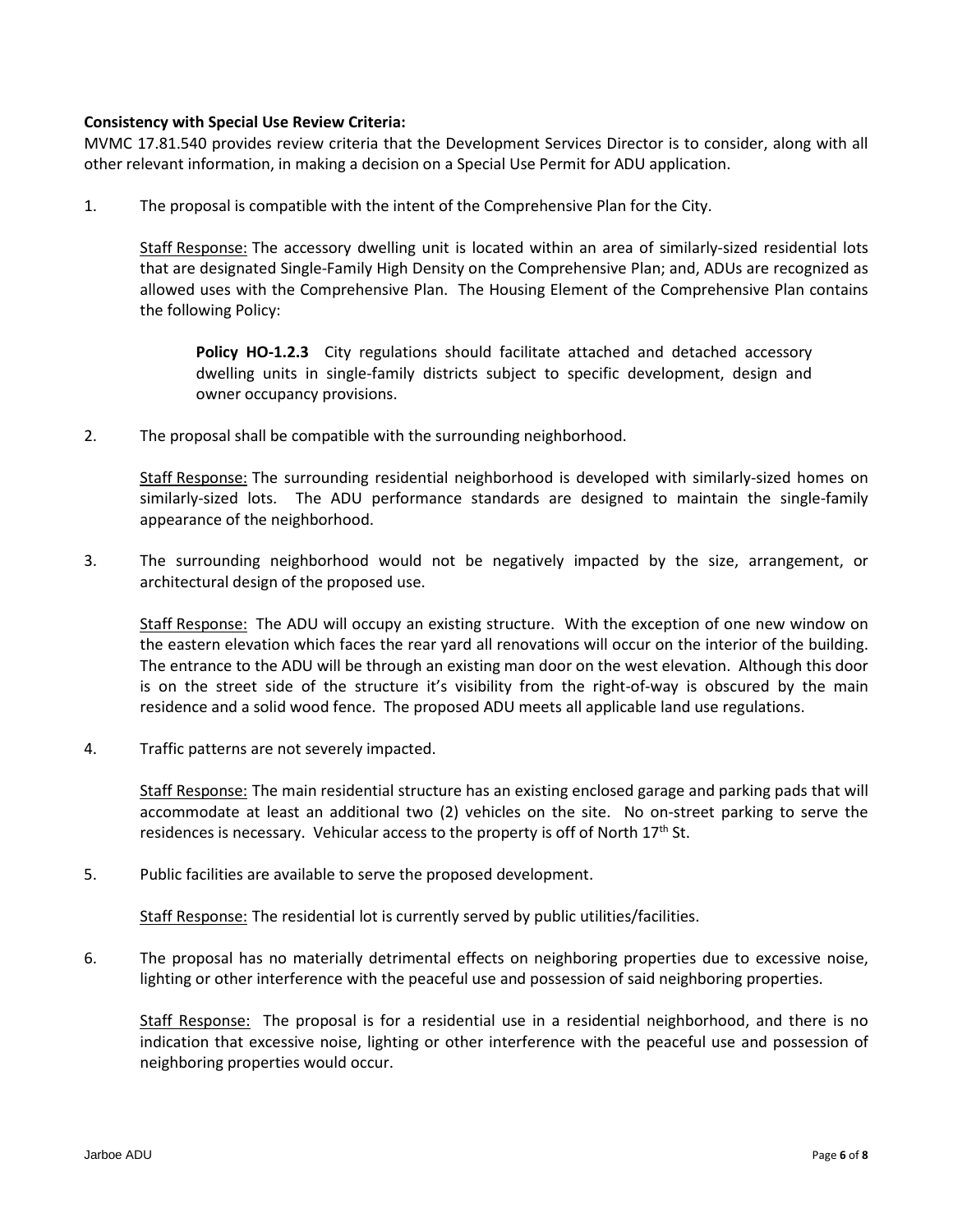7. The proposal has been designed to minimize adverse effects on neighboring properties.

Staff Response: 'Special Use for Accessory Dwelling Unit' code conditions ensure that ADU proposals will be compatible with the single-family appearance of the neighborhoods that they are situated in and will not negatively impact or affect the surrounding neighborhood. The applicant is/will be complying with this code; and as such, will be minimizing adverse effects on neighboring properties.

### **G. CONCLUSIONS**

- 1. The accessory dwelling unit complies with the Special Use for ADU performance standards.
- 2. The Special Use Permit will be conditioned as follows under the 'Decision' section of the staff report to meet requirements from the Development Services Department.

### **H. DECISION**

The Special Use Permit application for the **Jarboe Accessory Dwelling Unit, Project File No. PL18-060** is approved subject to compliance with MVMC 17.81.110, provided in Section F,§ "Consistency With Special Use For ADU Criteria" of this report and the following specific conditions:

- 1. The applicant shall sign and record a covenant in a form acceptable to the City Attorney and record it with the County Auditor that outlines the conditions of the ADU. The Development Services Department has covenant forms that the applicant can utilize for this purpose.
- 2. The applicant must obtain all required permits necessary to renovate the detached shop into an ADU.

**SIGNATURE:**

 $100l$ 

**Rebecca Lowell, Principal Planner Date**

June 8, 2018